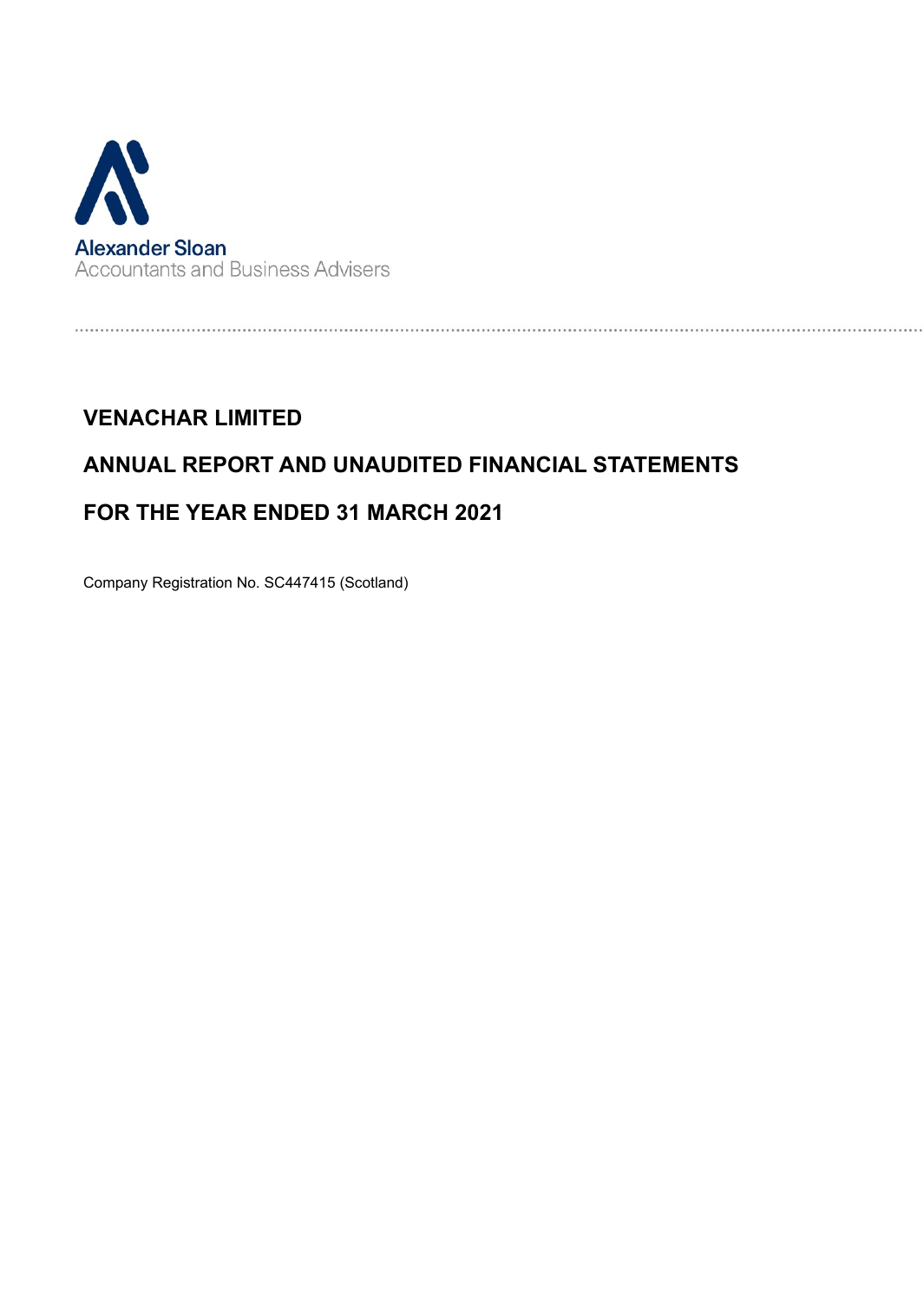### COMPANY INFORMATION

| <b>Directors</b>         | Margaret Vass<br>Ms Donna Birrell<br>Ms Kirsty Brown          |
|--------------------------|---------------------------------------------------------------|
| Company number           | SC447415                                                      |
| <b>Registered office</b> | Stirling Road<br>Doune<br>FK16 6AA                            |
| <b>Accountants</b>       | Alexander Sloan<br>180 St Vincent Street<br>Glasgow<br>G2 5SG |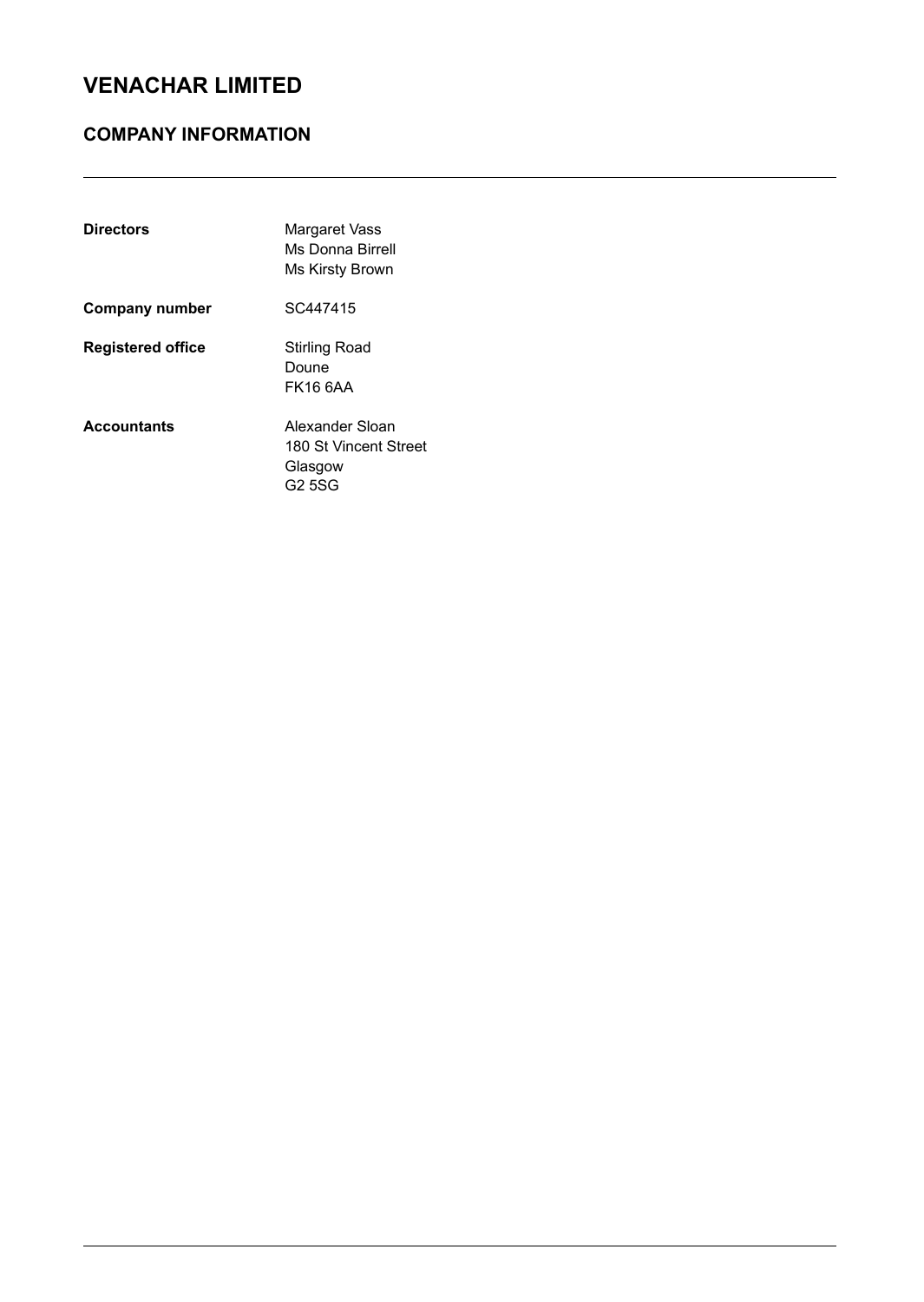### **CONTENTS**

|                                   | Page           |
|-----------------------------------|----------------|
| Directors' report                 | 1              |
| Accountants' report               | $\overline{2}$ |
| Profit and loss account           | $\sqrt{3}$     |
| <b>Balance sheet</b>              | 4              |
| Notes to the financial statements | $5 - 7$        |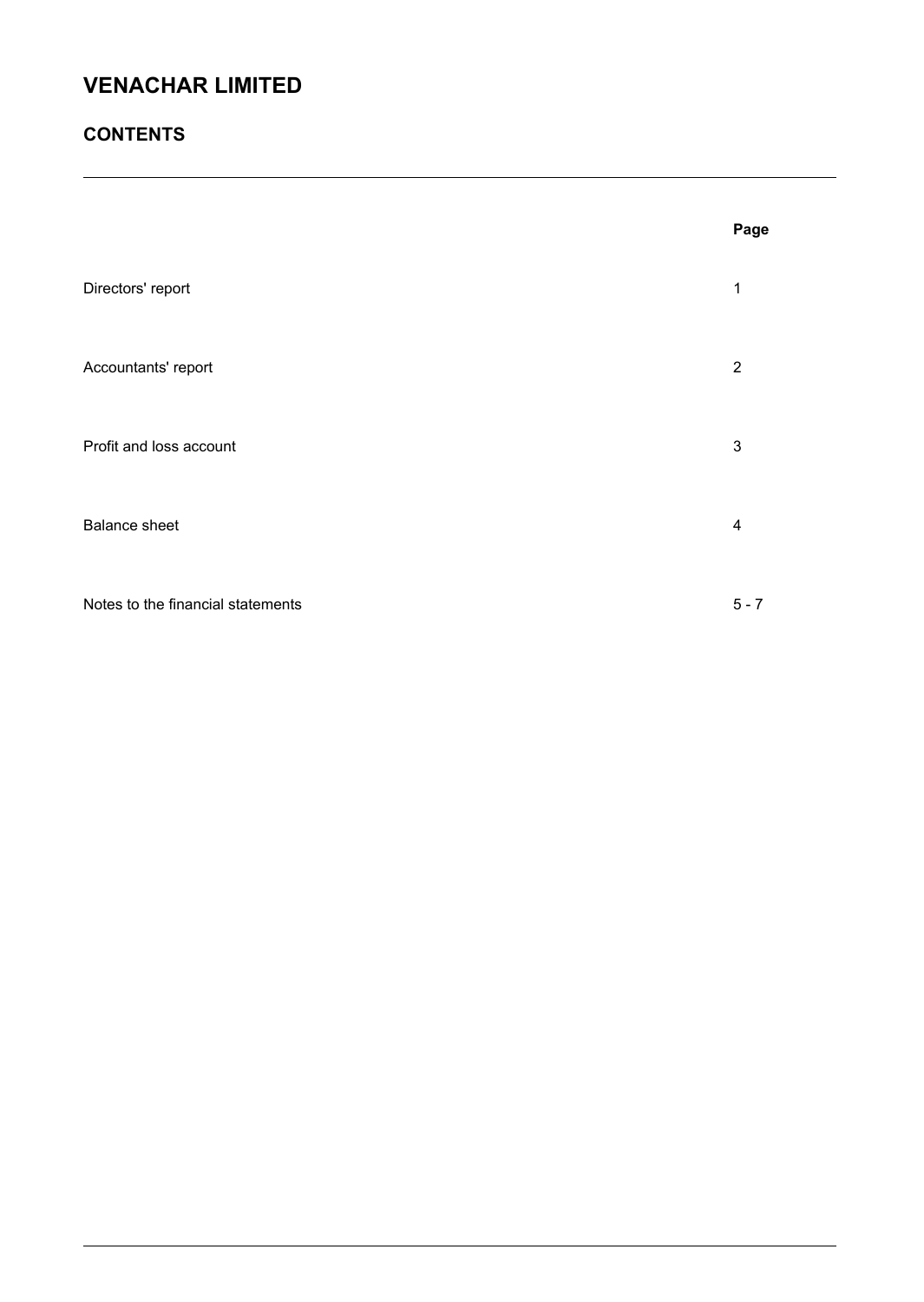### DIRECTORS' REPORT

### FOR THE YEAR ENDED 31 MARCH 2021

The directors present their annual report and financial statements for the year ended 31 March 2021.

#### Principal activities

The principal activity of the company is as follows:

- To provide management services to private owners in the local area
- The management of other property owned, developed or acquired by RSHA as agreed with the parent.
- Other activities as agreed with RSHA from time to time as part of the Business Plan.

#### **Directors**

The directors who held office during the year and up to the date of signature of the financial statements were as follows:

Margaret Vass Ms Donna Birrell Ms Kirsty Brown

#### Small companies exemption

This report has been prepared in accordance with the provisions applicable to companies entitled to the small companies exemption.

On behalf of the board

Ms Donna Birrell **Director** 

28 September 2021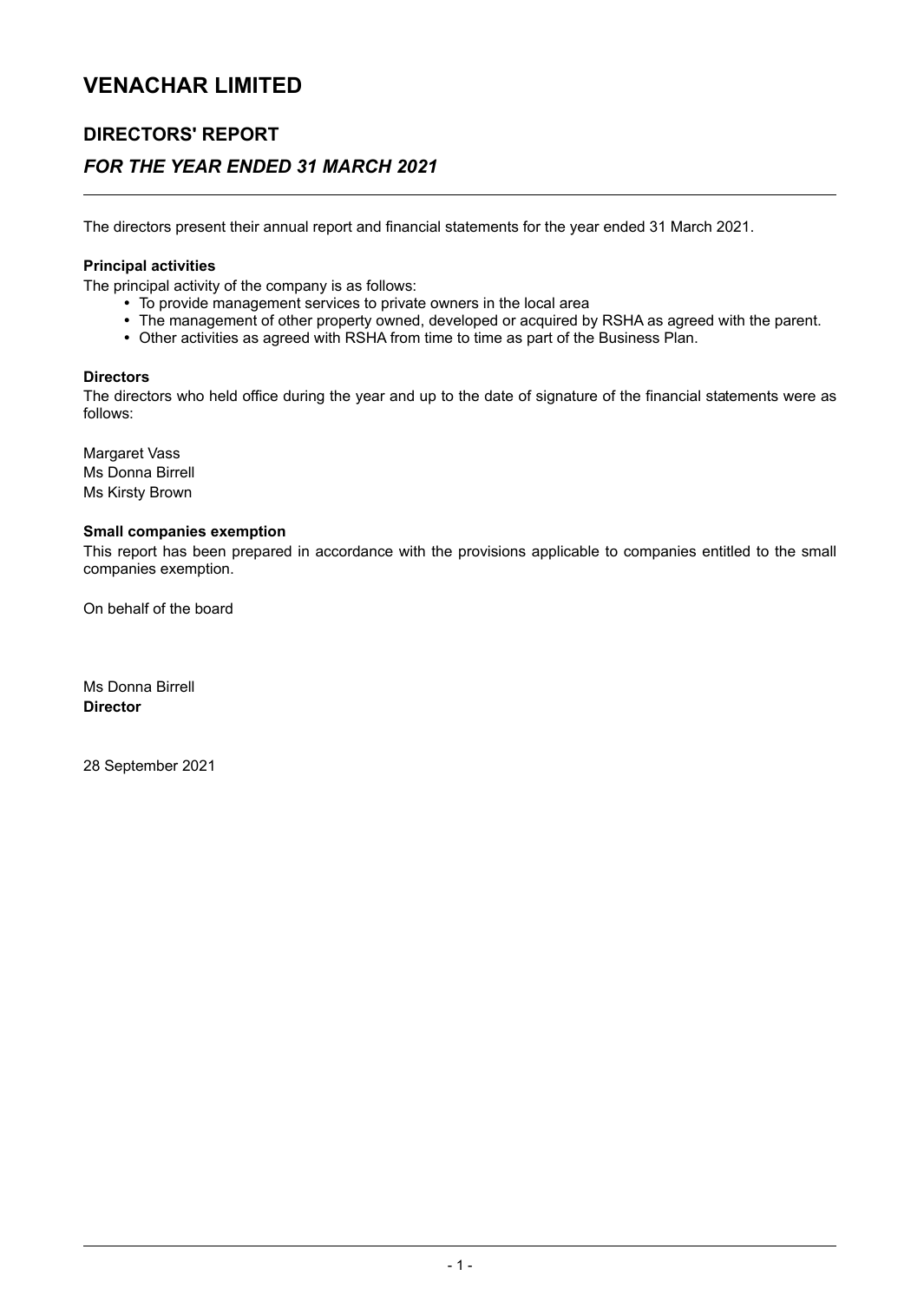### REPORT TO THE DIRECTORS ON THE PREPARATION OF THE UNAUDITED STATUTORY ACCOUNTS OF VENACHAR LIMITED

In order to assist you to fulfil your duties under the Companies Act 2006, we have prepared for your approval the financial statements of Venachar Limited for the year ended 31 March 2021 which comprise the profit and loss account, the balance sheet and the related notes from the company's accounting records and from information and explanations you have given us.

As a practising member firm of the ICAS we are subject to its ethical and other professional requirements which are detailed at https://icas.com/icas-framework-preparation-of-accounts

This report is made solely to the Board of Directors of Venachar Limited, as a body, in accordance with the terms of our engagement letter. Our work has been undertaken solely to prepare for your approval the financial statements of Venachar Limited and state those matters that we have agreed to state to the Board of Directors of Venachar Limited, as a body, in this report in accordance with the requirements of the ICAS as detailed at https:// www.icas.com/FrameworkforthePreparationofAccounts. To the fullest extent permitted by law, we do not accept or assume responsibility to anyone other than Venachar Limited and its Board of Directors as a body, for our work or for this report.

It is your duty to ensure that Venachar Limited has kept adequate accounting records and to prepare statutory financial statements that give a true and fair view of the assets, liabilities, financial position and loss of Venachar Limited. You consider that Venachar Limited is exempt from the statutory audit requirement for the year.

We have not been instructed to carry out an audit or a review of the financial statements of Venachar Limited. For this reason, we have not verified the accuracy or completeness of the accounting records or information and explanations you have given to us and we do not, therefore, express any opinion on the statutory financial statements.

Accountants & Business Advisers 180 St Vincent Street

Alexander Sloan 28 September 2021

Glasgow G2 5SG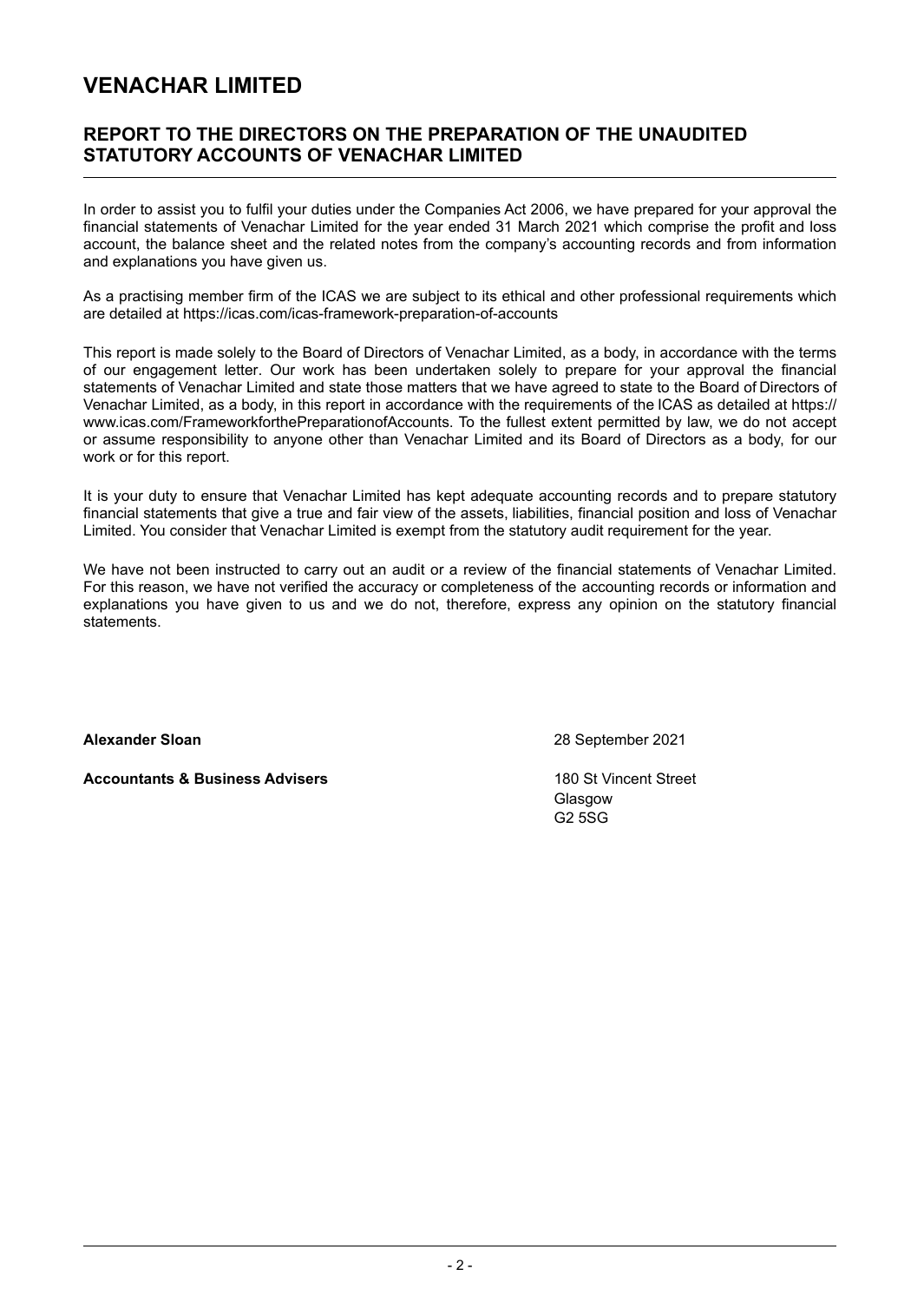## PROFIT AND LOSS ACCOUNT

### FOR THE YEAR ENDED 31 MARCH 2021

|                                        | 2021               | 2020               |
|----------------------------------------|--------------------|--------------------|
|                                        | £                  | £                  |
| <b>Turnover</b><br>Cost of sales       | 26,625<br>(21,060) | 26,596<br>(21,082) |
| <b>Gross profit</b>                    | 5,565              | 5,514              |
| Administrative expenses                | (5, 591)           | (6, 138)           |
| <b>Operating loss</b>                  | (26)               | (624)              |
| Interest receivable and similar income | 1                  | 13                 |
| Loss before taxation                   | (25)               | (611)              |
| Tax on loss                            |                    |                    |
| Loss for the financial year            | (25)               | (611)              |
|                                        |                    |                    |

The notes on pages 5 to 7 form an integral part of these financial statements.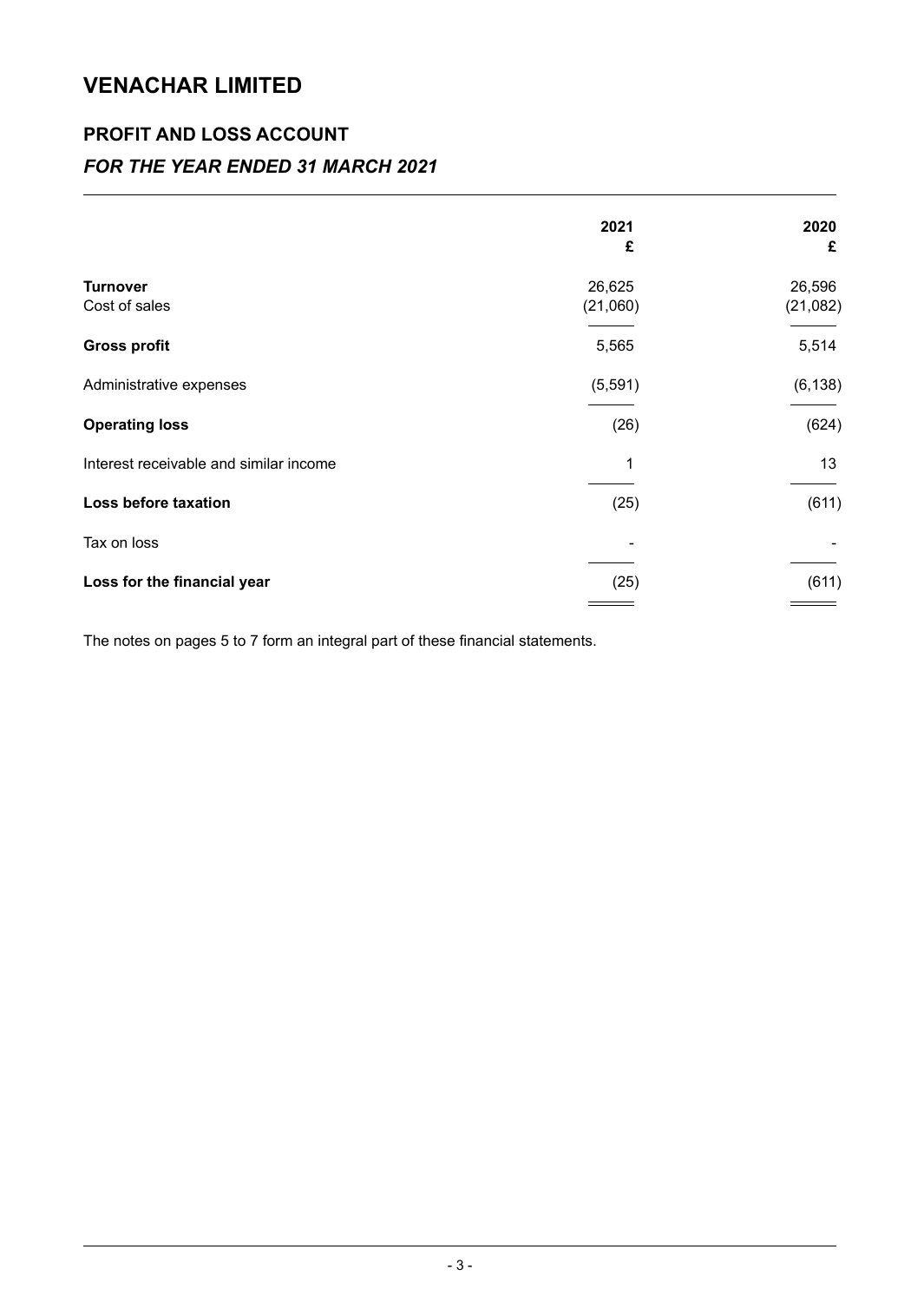### BALANCE SHEET

### AS AT 31 MARCH 2021

|                                       |              | 2021      |         | 2020      |          |
|---------------------------------------|--------------|-----------|---------|-----------|----------|
|                                       | <b>Notes</b> | £         | £       | £         | £        |
| <b>Current assets</b>                 |              |           |         |           |          |
| <b>Debtors</b>                        | 4            | 3,366     |         | 5,084     |          |
| Cash at bank and in hand              |              | 17,397    |         | 16,909    |          |
|                                       |              | 20,763    |         | 21,993    |          |
| Creditors: amounts falling due within |              |           |         |           |          |
| one year                              | 5            | (22, 759) |         | (23, 964) |          |
| <b>Net current liabilities</b>        |              |           | (1,996) |           | (1, 971) |
| <b>Capital and reserves</b>           |              |           |         |           |          |
| Called up share capital               |              |           |         |           | 1        |
| Profit and loss reserves              |              |           | (1,997) |           | (1, 972) |
| <b>Total equity</b>                   |              |           | (1,996) |           | (1, 971) |
|                                       |              |           |         |           |          |

For the financial year ended 31 March 2021 the company was entitled to exemption from audit under section 477 of the Companies Act 2006 relating to small companies.

The directors acknowledge their responsibilities for complying with the requirements of the Companies Act 2006 with respect to accounting records and the preparation of financial statements.

The members have not required the company to obtain an audit of its financial statements for the year in question in accordance with section 476.

These financial statements have been prepared in accordance with the provisions applicable to companies subject to the small companies regime.

The financial statements were approved by the board of directors and authorised for issue on 28 September 2021 and are signed on its behalf by:

Ms Donna Birrell **Director** 

Company Registration No. SC447415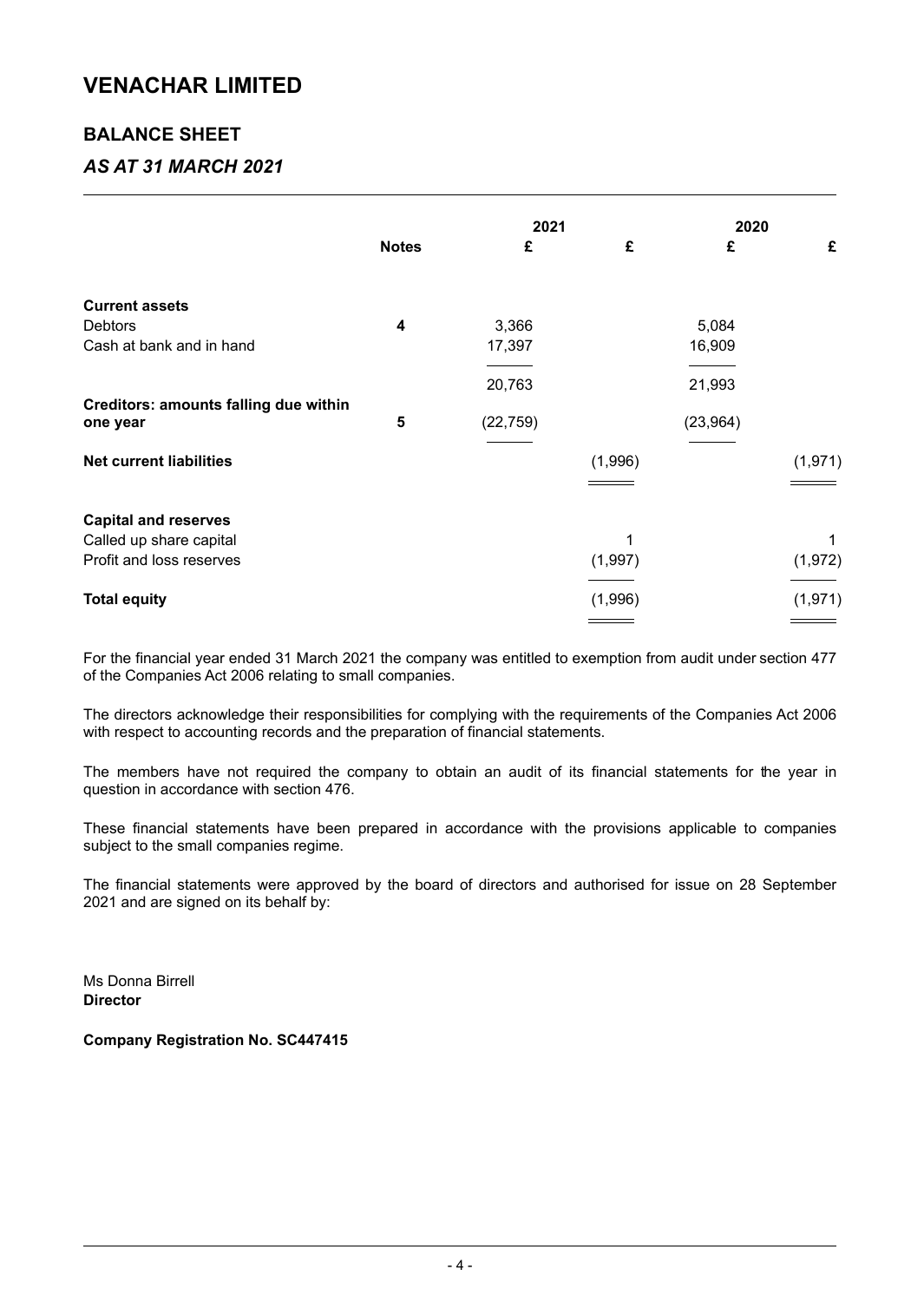### NOTES TO THE FINANCIAL STATEMENTS

### FOR THE YEAR ENDED 31 MARCH 2021

#### 1 Accounting policies

#### Company information

Venachar Limited is a private company limited by shares incorporated in Scotland. The registered office is Stirling Road, Doune, FK16 6AA.

#### 1.1 Accounting convention

These financial statements have been prepared in accordance with FRS 102 "The Financial Reporting Standard applicable in the UK and Republic of Ireland" ("FRS 102") and the requirements of the Companies Act 2006 as applicable to companies subject to the small companies regime. The disclosure requirements of section 1A of FRS 102 have been applied other than where additional disclosure is required to show a true and fair view.

The financial statements are prepared in sterling, which is the functional currency of the company. Monetary amounts in these financial statements are rounded to the nearest £.

The financial statements have been prepared under the historical cost convention, except that as disclosed in the accounting policies certain items are shown at fair value. The principal accounting policies adopted are set out below.

#### 1.2 Turnover

Turnover is recognised at the fair value of the consideration received or receivable for goods and services provided in the normal course of business, and is shown net of VAT and other sales related taxes. The fair value of consideration takes into account trade discounts, settlement discounts and volume rebates.

#### 1.3 Cash at bank and in hand

Cash and cash equivalents are basic financial assets and include cash in hand, deposits held at call with banks, other short-term liquid investments with original maturities of three months or less, and bank overdrafts. Bank overdrafts are shown within borrowings in current liabilities.

#### 1.4 Financial instruments

The company has elected to apply the provisions of Section 11 'Basic Financial Instruments' and Section 12 'Other Financial Instruments Issues' of FRS 102 to all of its financial instruments.

Financial instruments are recognised in the company's balance sheet when the company becomes party to the contractual provisions of the instrument.

Financial assets and liabilities are offset, with the net amounts presented in the financial statements, when there is a legally enforceable right to set off the recognised amounts and there is an intention to settle on a net basis or to realise the asset and settle the liability simultaneously.

#### Basic financial assets

Basic financial assets, which include debtors and cash and bank balances, are initially measured at transaction price including transaction costs and are subsequently carried at amortised cost using the effective interest method unless the arrangement constitutes a financing transaction, where the transaction is measured at the present value of the future receipts discounted at a market rate of interest. Financial assets classified as receivable within one year are not amortised.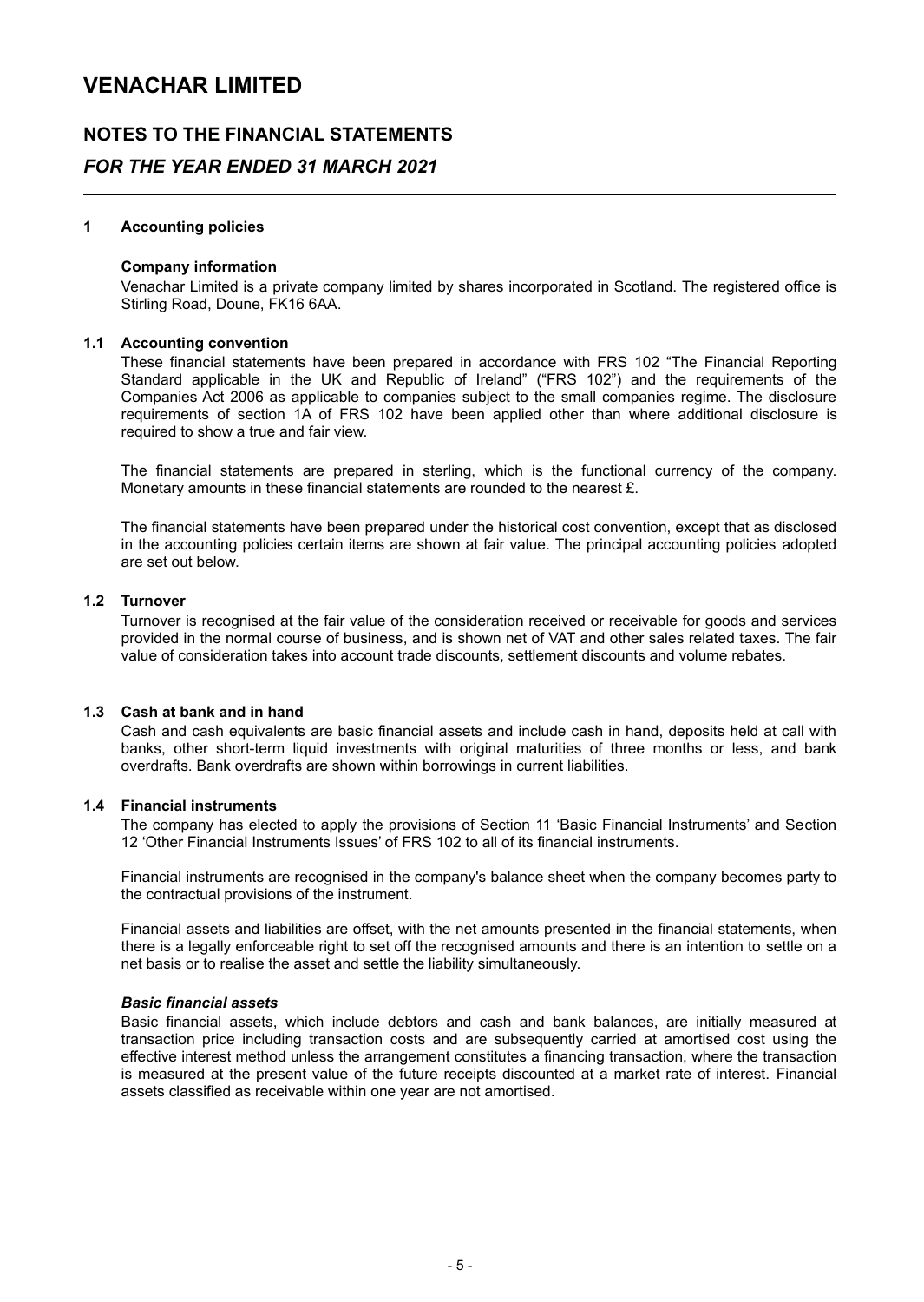## NOTES TO THE FINANCIAL STATEMENTS (CONTINUED) FOR THE YEAR ENDED 31 MARCH 2021

#### 1 Accounting policies (Continued)

#### Basic financial liabilities

Basic financial liabilities, including creditors, bank loans, loans from fellow group companies and preference shares that are classified as debt, are initially recognised at transaction price unless the arrangement constitutes a financing transaction, where the debt instrument is measured at the present value of the future payments discounted at a market rate of interest. Financial liabilities classified as payable within one year are not amortised.

Debt instruments are subsequently carried at amortised cost, using the effective interest rate method.

Trade creditors are obligations to pay for goods or services that have been acquired in the ordinary course of business from suppliers. Amounts payable are classified as current liabilities if payment is due within one year or less. If not, they are presented as non-current liabilities. Trade creditors are recognised initially at transaction price and subsequently measured at amortised cost using the effective interest method.

#### 1.5 Equity instruments

Ordinary shares are classified as equity. Equity instruments are measured at the fair value of the cash or other resources received or receivable, not of the direct costs of issuing the equity instruments. If payment is deferred and the time value of money is material, the initial measurement is on a present value basis.

#### 1.6 Leases

Rentals payable under operating leases, including any lease incentives received, are charged to profit or loss on a straight line basis over the term of the relevant lease except where another more systematic basis is more representative of the time pattern in which economic benefits from the leases asset are consumed.

#### 2 Judgements and key sources of estimation uncertainty

In the application of the company's accounting policies, the directors are required to make judgements, estimates and assumptions about the carrying amount of assets and liabilities that are not readily apparent from other sources. The estimates and associated assumptions are based on historical experience and other factors that are considered to be relevant. Actual results may differ from these estimates.

The estimates and underlying assumptions are reviewed on an ongoing basis. Revisions to accounting estimates are recognised in the period in which the estimate is revised where the revision affects only that period, or in the period of the revision and future periods where the revision affects both current and future periods.

#### 3 Employees

The average monthly number of persons (including directors) employed by the company during the year was:

|       | 2021<br><b>Number</b>               | 2020<br><b>Number</b> |
|-------|-------------------------------------|-----------------------|
| Total | $\overline{\phantom{a}}$            | ٠                     |
|       | $\hspace{0.05cm} = \hspace{0.05cm}$ | $\hspace{0.05cm} =$   |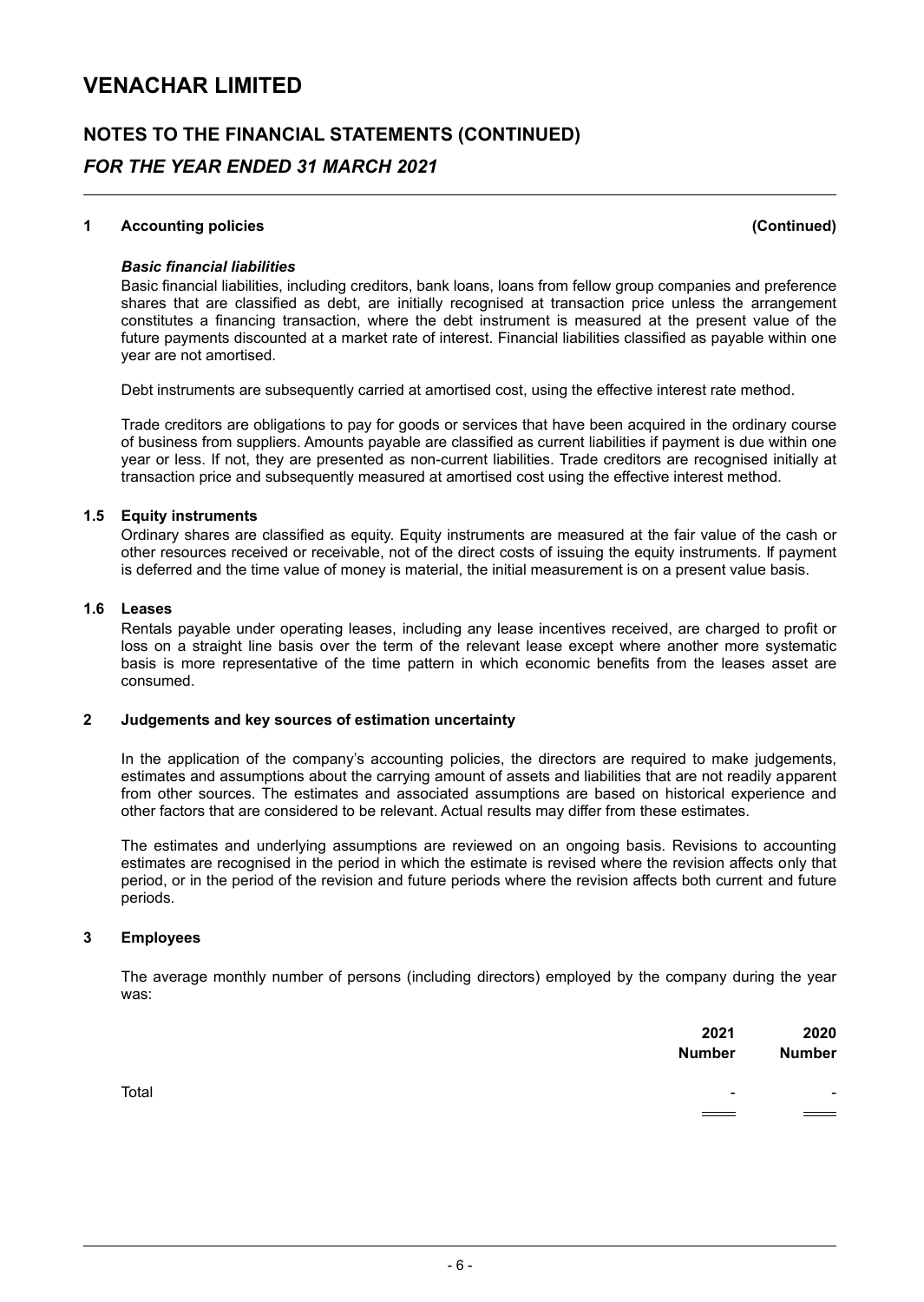## NOTES TO THE FINANCIAL STATEMENTS (CONTINUED) FOR THE YEAR ENDED 31 MARCH 2021

#### 4 Debtors

|   | Amounts falling due within one year:                                     | 2021<br>£                        | 2020<br>£                        |
|---|--------------------------------------------------------------------------|----------------------------------|----------------------------------|
|   | Other debtors                                                            | 3,366                            | 5,084                            |
| 5 | Creditors: amounts falling due within one year                           | 2021<br>£                        | 2020<br>£                        |
|   | Trade creditors<br>Amounts owed to group undertakings<br>Other creditors | 3,856<br>18,249<br>654<br>22,759 | 2,591<br>20,652<br>721<br>23,964 |
|   |                                                                          |                                  |                                  |

#### 6 Operating lease commitments

#### Lessee

At the reporting end date the company had outstanding commitments for future minimum lease payments under non-cancellable operating leases, as follows:

| 2021<br>£ | 2020<br>£ |
|-----------|-----------|
| 34,007    | 55,027    |
|           |           |

#### 7 Parent company

The ultimate parent is Rural Stirling Housing Association Limited a registered social landlord. Its FCA number is 2376 RS, and its charity number is SCO37849. Rural Stirling Housing Association is registered in the UK and based at Stirling Road, Doune FK16 6AA.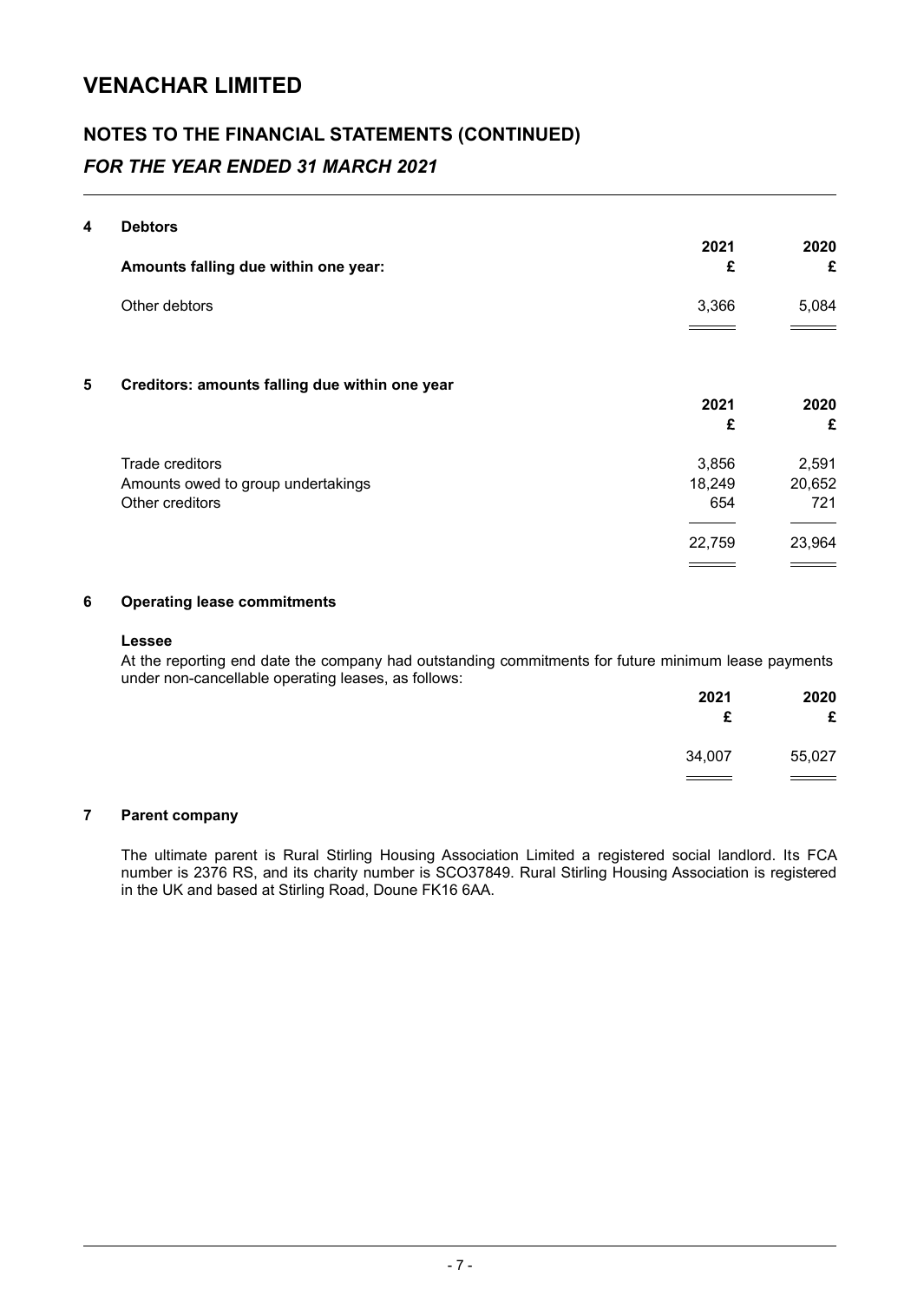The following page does not form part of the statutory accounts